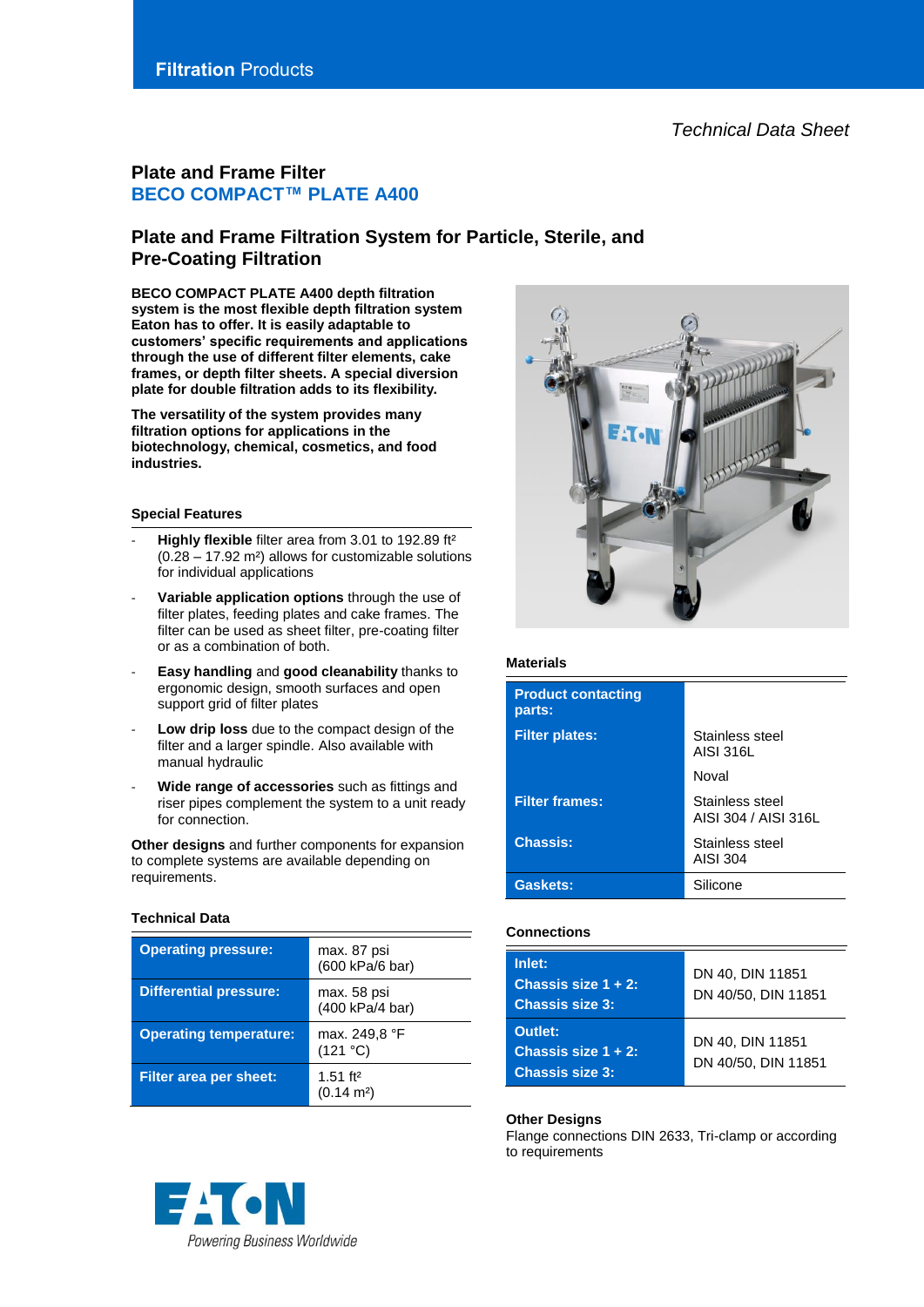| <b>Design</b>                     |                 | <b>Max. filter area</b> | <b>Solids</b><br>space* |      | <b>Chassis</b><br>size | Filter/<br>feeding<br>elements or<br>cake frames | <b>Depth filter</b><br><b>sheets</b><br>15.8 x 15.8 in<br>$(400 \times 400 \text{ mm})$ |                | Weight         |
|-----------------------------------|-----------------|-------------------------|-------------------------|------|------------------------|--------------------------------------------------|-----------------------------------------------------------------------------------------|----------------|----------------|
|                                   | ft <sup>2</sup> | (m <sup>2</sup> )       | gal                     | (1)  |                        |                                                  | qty.                                                                                    | $\approx$ lb   | (kg)           |
| <b>A400 SF</b>                    | 69.32           | (6.44)                  |                         |      | 1                      | 22/23                                            | 46                                                                                      |                | 815.71 (370)   |
| with stainless                    |                 | 132.61 (12.32)          |                         |      | $\overline{2}$         | 43/44                                            | 88                                                                                      | 1,091.29 (495) |                |
| steel elements<br>$0.35$ " (9 mm) |                 | 192.89 (17.92)          |                         |      | 3                      | 63/64                                            | 128                                                                                     | 1,358.05 (616) |                |
| <b>A400 SF</b>                    |                 | 48.22 (4.48)            |                         |      | 1                      | 16/15                                            | 32                                                                                      | 661.39 (300)   |                |
| with Noval                        |                 | 93.43 (8.68)            |                         |      | 2                      | 31/30                                            | 62                                                                                      | 798.07 (362)   |                |
| filter plates<br>$14 \text{ mm}$  |                 | 138.64 (12.88)          |                         |      | 3                      | 46/45                                            | 92                                                                                      | 939.17 (426)   |                |
| <b>A400 ASF</b>                   | 42.19           | (3.92)                  | 10.30                   | (39) | 1                      | 13/14                                            | 28                                                                                      |                | 784.85 (356)   |
| with cake frames                  | 78.36           | (7.28)                  | 19.28                   | (73) | 2                      | 25/26                                            | 52                                                                                      |                | 974.44 (442)   |
| $0.98$ " (25 mm)                  |                 | 114.53 (10.64)          | 28.00 (106)             |      | 3                      | 37/38                                            | 76                                                                                      | 1,186.10 (538) |                |
| <b>A400 ASF</b>                   | 30.14           | (2.80)                  | 12.94                   | (49) | 1                      | 9/10                                             | 20                                                                                      |                | 756.19 (343)   |
| with cake frames                  | 57.26           | (5.32)                  | 24.57                   | (93) | 2                      | 18/19                                            | 38                                                                                      |                | 967.83 (439)   |
| 1.57" (40 mm)                     | 84.39           | (7.84)                  | 36.19 (137)             |      | 3                      | 27/28                                            | 56                                                                                      |                | 1,181.68 (536) |

*\* usable solids volume*

# **Filter elements**

|         | <b>Width</b>      | <b>Cake</b><br>volume | <b>Weight</b>      |
|---------|-------------------|-----------------------|--------------------|
| Filter  | $0.35$ in         |                       | 5.5 <sub>lb</sub>  |
| plate   | $(9 \text{ mm})$  |                       | $(2.5 \text{ kg})$ |
| Feeding | $0.35$ in         |                       | 5.5 <sub>lb</sub>  |
| plate   | $(9 \text{ mm})$  |                       | $(2.5 \text{ kg})$ |
| Filter  | $0.55$ in         |                       | 3.1 <sub>lb</sub>  |
| plate   | $(14 \text{ mm})$ |                       | $(1.4 \text{ kg})$ |
| Cake    | $0.35$ in         | $0.11$ gal            | 3.3 <sub>lb</sub>  |
| frame   | $(9 \text{ mm})$  | (0.421)               | $(1.5 \text{ kg})$ |
| Cake    | $0.98$ in         | $0.74$ gal            | 8.4 lb             |
| frame   | $(25 \text{ mm})$ | (2.801)               | $(3.8 \text{ kg})$ |
| Cake    | $1.57$ in         | 1.29 gal              | 13.2 lb            |
| frame   | $(40 \text{ mm})$ | (4.901)               | $(6.0 \text{ kg})$ |



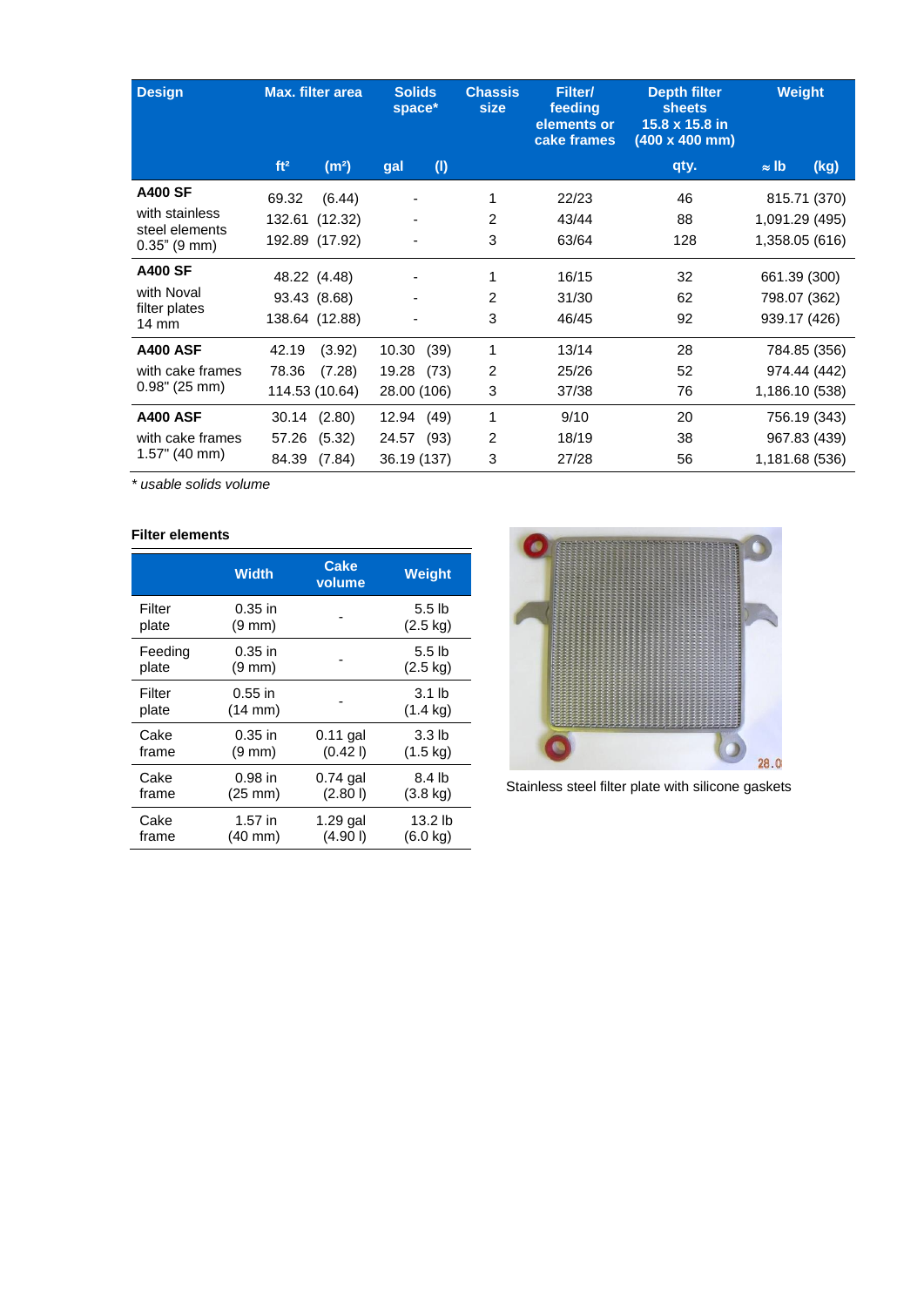| <b>Specification</b>              |        | <b>Chassis size 1</b> | <b>Chassis size 2</b> | <b>Chassis size 3</b> |
|-----------------------------------|--------|-----------------------|-----------------------|-----------------------|
| <b>Length of chassis</b>          | max. A | 61.42 in              | 94.10 in              | 115.75 in             |
| (extended spindle)                |        | (1,560 mm)            | $(2,390$ mm)          | $(2,940$ mm)          |
| Max. package length               | max.B  | 26.77 in              | 49.21 in              | 70.87 in              |
| Incl. workspace                   |        | (680 mm)              | $(1,250$ mm)          | $(1,800 \text{ mm})$  |
| Min. package length               | min. C | 13.90 in              | 26.10 in              | 47.76 in              |
| grouted                           |        | (353 mm)              | $(663 \, \text{mm})$  | $(1,213 \text{ mm})$  |
| <b>Connections DIN 11851 DN X</b> |        | 40                    | 40                    | 40/50                 |